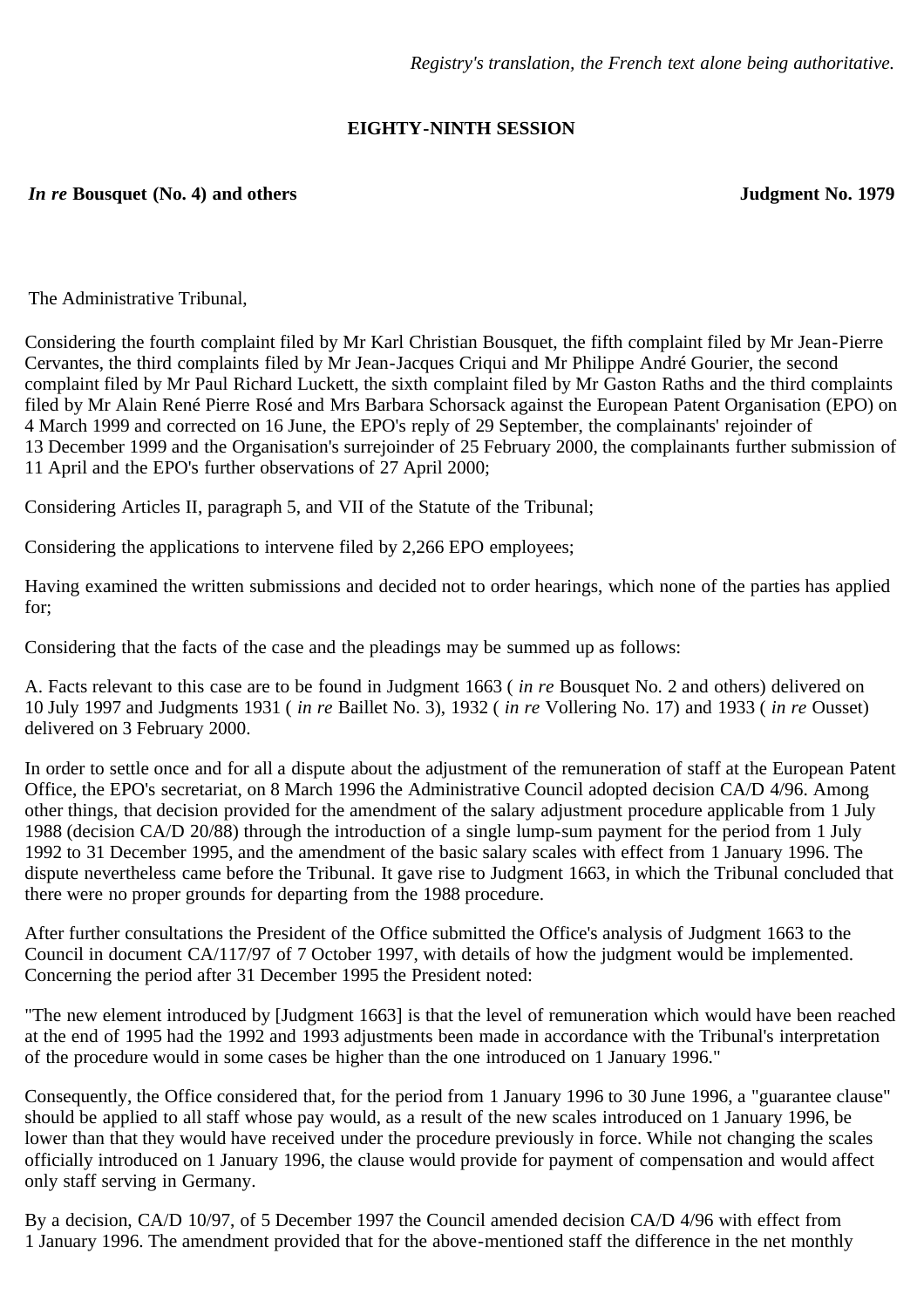remuneration or pension in respect of the period from 1 January to 30 June 1996 would "be made up in the form of a compensation allowance". By decision CA/D 6/97 of 5 December 1997 the Council established that as from 1 July 1997 the basic salary scales would be drawn up in accordance with the adjustment procedure (decision CA/D 20/88) as amended by decision CA/D 4/96.

Consequently, on 19 December 1997 the complainants received two additional pay slips for November 1997, one for the period from January 1996 to June 1996 and the other for the period from July 1997 to November 1997. By letters of 17 March 1998 they each lodged two appeals with the President, subsequently registered under numbers 20/98 and 21/98, against each of the two additional pay slips. In their first appeals they argued that the compensation allowance was intended to offset the loss in salary resulting from the EPO's "failure to correct the salary scales adopted on 1 January 1996" and denied them "the benefit of regular scales and higher remuneration in the future". In their second appeals they asserted that the scales used to establish the amount of the pay adjustment for the period from 1 July 1996 to 30 June 1997 were "inaccurate". Therefore, the salary scales adopted as from 1 July were also "wrong". In both appeals they asked the President to grant them the fair remuneration they considered they were entitled to. By letters of 6 April 1998 the Director of Personnel Development informed them that the President could not allow their appeals and had referred the matter to the Appeals Committee for an opinion.

The Committee reported on 23 September 1998 on the two appeals. It found the adjustment procedure to be flawed and that the Administration had "omitted" the compensation allowance from the salary scales adopted at 1 January 1996. It recommended unanimously that the appeals should be allowed, that the complainants' remuneration should be recalculated as from 1 July 1996 in the light of its conclusions and that any resulting arrears of salary should be paid. By a letter of 10 December 1998, the impugned decision, the Director of Personnel Development informed the complainants that the President had decided to dismiss their appeals.

B. Citing the Committee's report, the complainants submit that the rejection of their two internal appeals is unlawful. Referring to appeals 20/98 - challenging the application to them of decision CA/D 10/97 - they observe that although the compensation allowance made their remuneration for the period from 1 January 1996 to 30 June 1996 equal to "the amount yielded by the adjustment method in force", the EPO failed to set scales at 1 January 1996 in accordance with the procedure laid down in decision CA/D 20/88. It set them arbitrarily and for considerations of pay policy, in breach of that procedure. They add that, by decision CA/D 10/97, the Office excluded the compensation allowance in adjusting basic salaries at 1 July 1996. That adjustment was based on the scales appended to decision CA/D 4/96 - which were wrong - and was therefore unlawful. There must be continuity in adjustments, each new one being based on the regular adjustment of the previous year.

Referring to appeals 21/98, challenging the application to them of decision CA/D 6/97, they submit that the unlawfulness of the adjustment of the salary scales applied as from 1 July 1996 automatically affected the adjustment of the scales of 1 July 1997 "by repercussion".

They ask the Tribunal to quash the President's decision of 10 December 1998 and to award them costs.

C. In its reply the EPO contends that the complaints are irreceivable *ratione temporis* in that they seek a review of the pay scales applied as from 1 January 1996 and 1 July 1996. Having been introduced in 1996 the scales could not be challenged in March 1998, the date on which the appeals at the origin of these complaints were filed. Neither the delivery of Judgment 1663 nor the payment of the compensation allowance can set off a new time limit for appeals against them. The complainants' claim to a review of the scale applied as from 1 July 1997 is irreceivable "by repercussion" since it is based on the allegedly unlawful scale of 1 July 1996 and does not challenge the adjustment percentage applied as from 1 July 1997. Citing Judgment 1713 ( *in re* Carretta and others), the EPO contends that the complainants may not seek the establishment of new pay scales.

Furthermore, the complaints filed by Mr Cervantes, Mr Luckett, Mr Raths and Mrs Schorsack are also irreceivable because these complainants signed the individual declaration thereby undertaking not to file any new appeals other than those seeking proper application of the new procedure. But what they are challenging here is not the application of the new procedure but the procedure itself.

Lastly, the EPO points out that, in practice, the compensation payment concerned only staff serving in Germany. Consequently, the complaints of Mr Cervantes, Mr Gourier and Mr Rosé, who were serving at The Hague in the first half of 1996, are irreceivable on this score too.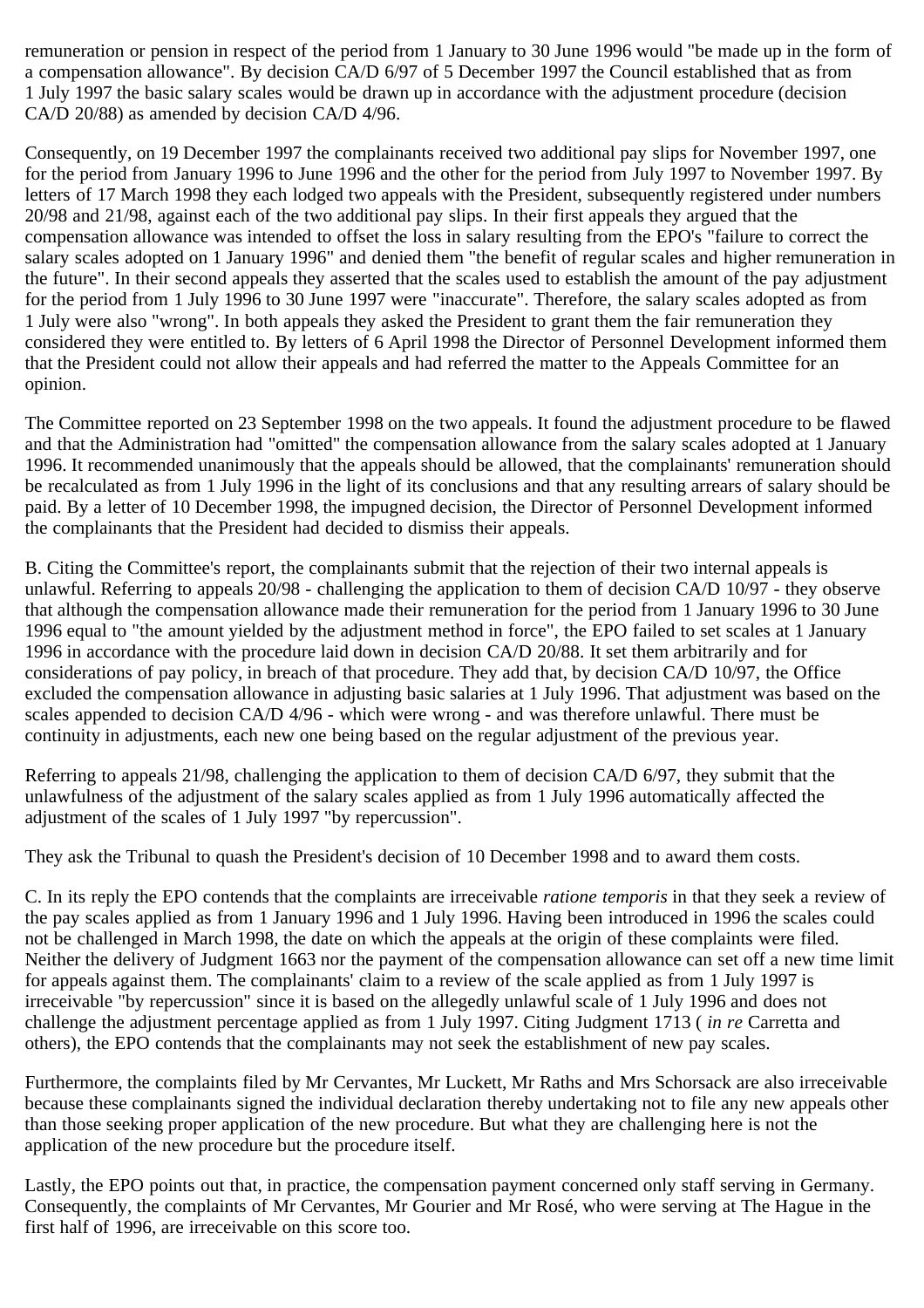In subsidiary pleas it submits that the compensation allowance payment and the establishment of scales at 1 January 1996 were lawful. It was at the staff's request that the scales provided in CA/D 4/96 were applied as from 1 January 1996. Since those new scales were "restructured and realigned" on those of the Coordinated Organizations and the European Union, it would have been more relevant to introduce them as from 1 July 1996. Moreover, the procedure in force at 1 January 1996 allowed the scales to be adjusted as from 1 July 1996 at the earliest. The level of the realigned scales was only 0.2 per cent short of what the staff claimed. The EPO was not bound to establish new scales in executing Judgment 1663, and by opting for the compensation allowance and maintaining the scales introduced at 1 January 1996 it respected the complainants' rights and at the same time chose the solution which was the most easily implemented from an administrative standpoint. By challenging the introduction of the compensation allowance the complainants are in fact seeking "by repercussion" an increase in pay as from 1 July 1996 and for the future, though no such increase is due to them.

The EPO contends that the salary scales for the period from 1 July 1996 to 30 June 1997 were lawful. The procedure introduced by document CA/D 20/88 allowed for periodic review and revision. In carrying out such revisions, the Council was free to set a new level of remuneration, for example by comparison with that of the Coordinated Organizations, which is precisely what it did when it adopted the new scales. What the complainants aim to achieve from the so-called "principle of continuity" in pay adjustment would amount to denying the Council's competence to modify the scales.

Deeming that it has demonstrated the lawfulness of the scales applied as from 1 July 1996, the EPO considers that the scales at 1 July 1997 are also lawful.

D. In their rejoinder the complainants maintain that their complaints are receivable and citing the case law assert that they may "at any time" ask that the level of their remuneration be "in keeping with the principles they rely on". Although they signed the individual declaration they did not relinquish the benefit of the legally applicable procedure.

They press their pleas on the merits. Referring to appeals 20/98 they note that, in its reply, the Organisation failed to mention a "fundamental document" dated 7 November 1995, in which the President acknowledged that, should the Tribunal find in favour of the staff (in future Judgment 1663), the Office would have to correct retroactively the pay scales. Furthermore, when the comprise was reached, the President undertook to respect the adjustment procedure for five years. But he broke that commitment by deciding to introduce the compensation allowance. They concede that the Council is free to amend the adjustment procedure, but on condition that it observes the principles set by the Tribunal in Judgment 1663. Furthermore, the EPO cannot lawfully rely either on the "realignment" of staff pay in that it is not based on any decision by the Council nor on the 0.2 per cent difference in that it does not derive from proper application of the procedure in force.

Referring to appeals 21/98 the complainants challenge the level of the pay scales as from 1 July 1997 in that they were set on the basis of scales applying as from 1 July 1996 which were 1.2 per cent lower than the lawful level.

E. In its surrejoinder the Organisation submits a document from the Inter-Organisations Study Section on Salaries and Prices (IOS), which, it says, bears out the statistical data and the conclusions it drew from them. It contends that by assessing the difference between the scales applied at 1 July 1996 and those claimed as being 1.2 per cent and not 0.2 per cent, the complainants are attempting to consolidate for the future the benefit of the adjustments made in 1994 and 1995, whereas according to the Tribunal's interpretation in Judgment 1663, those adjustments were in breach of the applicable procedure. Besides, if the President had still been bound by the commitment entered into by his predecessor on 7 November 1995 *vis-à-vis* the whole staff, any compromise on pay - such as the one provided by decision CA/D 4/96 - would have been "superfluous".

It adds that, in Judgments 1931 and 1933 the Tribunal did not object to the principle of a compensation allowance and found that it was not necessary to set new general scales for the first six months of 1996. Furthermore, again in Judgment 1933, the Tribunal acknowledged that the Organisation was entitled to apply, as from 1 July 1996, "a new method, with new scales", for the reckoning and adjustment of salaries.

F. The complainants' further submission addresses the extent of the injury they allege. They submit that the IOS document said nothing of the EPO's technical explanations or the validity of the salary adjustment procedure selected by the Office as a basis for concluding that there was a 0.2 per cent difference. That being so, they consider that the EPO's interpretation of the statistical data and technical conclusions was not endorsed by the IOS.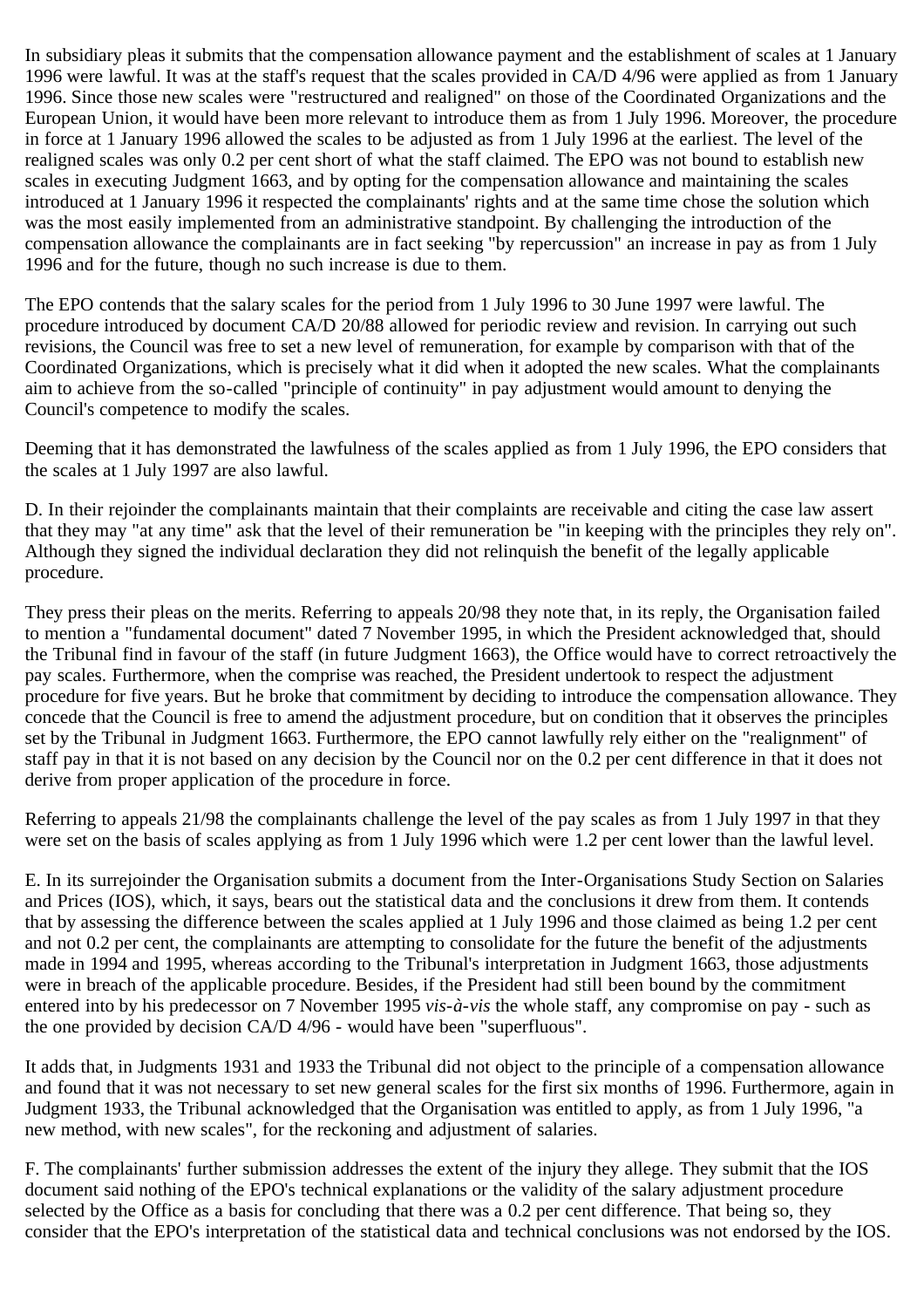G. In its observations, the EPO maintains that the IOS did bear out its conclusions and that the complainants' pleas are therefore "purely contrived".

## CONSIDERATIONS

1. The facts that prompted this complaint are set out in Judgment 1663 ( *in re* Bousquet No. 2 and others), delivered on 10 July 1997, to which reference is made.

In 1988 the European Patent Office adopted a method for working out pay adjustments taking account of the cost of living and the level of pay of international civil servants and using the rates applied by the "Coordinated Organizations" as a reference. However, for pay due as from 1 July 1992 the Administrative Council used other criteria though it did not amend the method. As a result, salaries were lower than they would have been had the method been applied. This created discontent and resentment among the staff of the Office. To put an end to the dispute, representatives of the staff and the Administration agreed on a compromise settlement - which meant concessions on both sides. The Administrative Council endorsed the proposed settlement on 8 March 1996 by adopting decision CA/D 4/96. In order to benefit under the compromise, those receiving a salary or pension had to sign individual declarations, which the vast majority of them did. However, Mr Bousquet, Mr Gourier and Mr Vollering - joined by twenty interveners - challenged the amount of the adjustment for the period from 1 July 1992 to 30 June 1994. In its judgment (No. 1663) on that case, the Tribunal largely found in their favour, deeming that so long as the method had not been changed, it was binding on its author and should be applied.

The decisions taken by the Office following that judgment were again contested.

In the present case the complainants, joined by many interveners  $(2,266)$ , are challenging the salary scales (which serve as the basis for determining later adjustments) applied from 1 July 1996 and, consequently, from 1 July 1997. They submit that the amount of a "compensation allowance" granted to them for the period from 1 January to 30 June 1996 should be included in the scales introduced on 1 July 1996 and hence, indirectly, in subsequent scales.

It should be noted that, on the President's proposal the pay agreement concluded in early 1996 was reflected in a decision of the Administrative Council (CA/D 4/96), dated 8 March 1996, which amended the Implementing Rule to Article 64 of the Service Regulations, adopted in 1988 (CA/D 20/88), and endorsed a salary and pension adjustment in line with the agreement reached with the staff representatives that was to benefit officials who signed the individual declarations. The new implementing rule, entitled "Procedure for adjusting the remuneration of permanent employees of the European Patent Office, applicable with effect from 1 July 1988 (CA/D 20/88) and amended with effect from 1 July 1996 (CA/D 4/96)", provides that as a rule adjustments take effect from 1 July each year. Chapter VIII of the Rule, entitled "Special measures as of 1 January 1996", provides in Article 12 for the adjustment of basic salary scales. Article 13 of Chapter IX, entitled "Date of entry into force" says:

"(1) The present procedure will enter into force on the date on which it is approved by the Administrative Council.

(2) The provisions of Chapter VIII will take effect on 1 January 1996.

(3) The provisions of Chapters I to VII will apply for the first time when the annual adjustment is made on 1 July 1996.

(4) Notwithstanding Article 2, paragraph 2, of the present procedure, the adjustment as of 1 July 1996 will apply to the scales resulting from the special measures referred to in Article 12."

These provisions were widely publicised. They are referred to explicitly in the individual declaration, which the vast majority of the staff (99 per cent) signed, thus undertaking "neither to pursue any existing appeals, nor file any new ones relating hereto, given that his/her other rights, notably to correct application of the adjustment procedure in the future, are not thereby affected".

Following Judgment 1663, the President of the Office noted that some staff not covered by the judgment ran the risk of receiving less, for the period from 1 January to 30 June 1996, than the amounts that would have resulted from the application of the judgment. At the request of staff representatives he therefore proposed to the Administrative Council that they be paid an additional amount from 1 January 1996.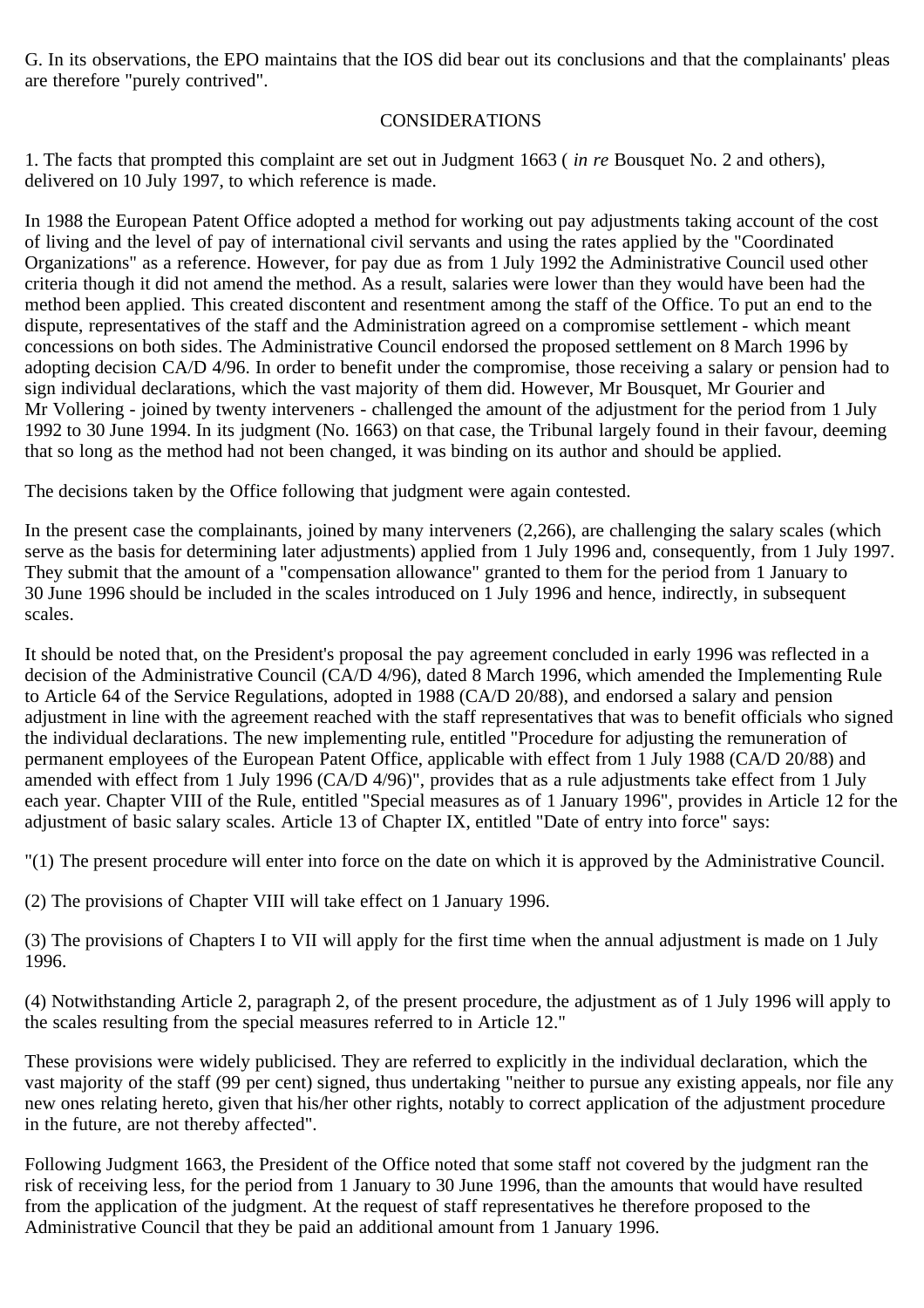Since the adjustment agreed on in the pay agreement for 1996 was to take effect from 1 January 1996 - rather than 1 July as was the rule - the President proposed to the Council that the additional amounts granted for the first half of 1996 be termed "compensation allowance".

The Council therefore adopted a decision (CA/D 10/97) on 5 December 1997, which reads as follows:

## " Article 1

The following addition shall be made to Article 12 of Annex 1 to decision CA/D 4/96:

'(7) In the event that the net monthly remuneration or pension resulting from the scales determined in paragraphs 1 to 5 above should, for persons who, during the period from 1 January 1996 to the date of entry into force of the present decision, were entitled to a remuneration or pension from the Office, prove to be less than that which would have resulted from the application of judgment No. 1663 of the Administrative Tribunal of the International Labour Organisation, the difference will be made up in the form of a compensatory payment in respect of the period from 1 January to 30 June 1996 calculated on the basis of the tables shown in Annex IV.

(8) The amounts of the compensatory payment corresponding to the different components making up the remuneration will, for the calculation of the monthly compensation due and of the contributions to the social security and pension schemes, be treated in the same way as that element of the remuneration to which they relate.'

#### Article 2

Article 13, paragraph (4), of Annex I to decision CA/D 4/96 shall be amended to read as follows:

'Notwithstanding Article 2, paragraph 2, of the present procedure, the adjustment as of 1 July 1996 will apply to the scales resulting from the special measures referred to in Article 12, paragraphs 1 to 6.'

## Article 3

This decision shall enter into force on 5 December 1997. It shall take effect as of 1 January 1996."

On the same day the Council adopted a decision (CA/D 6/97) on the adjustment of remuneration as of 1 July 1997.

The Organisation takes the view that the compensation allowance should not be added to the amounts in the scale used as a basis for the adjustments taking effect at 1 July 1996.

The complainants demur. They ask to have the compensation allowance included in the scale for July 1996 and, consequently, in the one for July 1997.

2. They ask the Tribunal to quash "the decision of the President of the Office, as notified by the letter of 10 December 1998 from the Director of Personnel Development, and to award full redress". They want a judgment which can be applied to "the whole of the staff". In their view, the compensation allowance should be included in the scale applying at 1 July 1996, to serve as a basis for subsequent adjustments.

3. The Organisation submits that the complaints are irreceivable, though it concedes that the internal appeals against the first individual decisions (additional pay slips concerning the adjustment for the periods from January 1996 to June 1996 and July 1997 to November 1997) were lodged in time. It contends that the complainants could and should have challenged in time the decisions fixing the scales, but they did not. Furthermore, for staff who did adhere to the compromise, the present complaint is contrary to the pay agreement that set the new scale introduced at 1 July 1996.

The complainants deny that their complaints are irreceivable. In order to appeal they had to await the first individual decisions. The pay agreement allowed them to challenge the application of the amended procedure; in their opinion, the latter should have taken account of the ruling of Judgment 1663, which they could invoke.

According to the case law, the complainants could properly challenge the first decision applying to them individually a general decision on pay (reflected in their pay slips). Whether they could, exceptionally, have attacked the general decision is immaterial. The complaints are not out of time.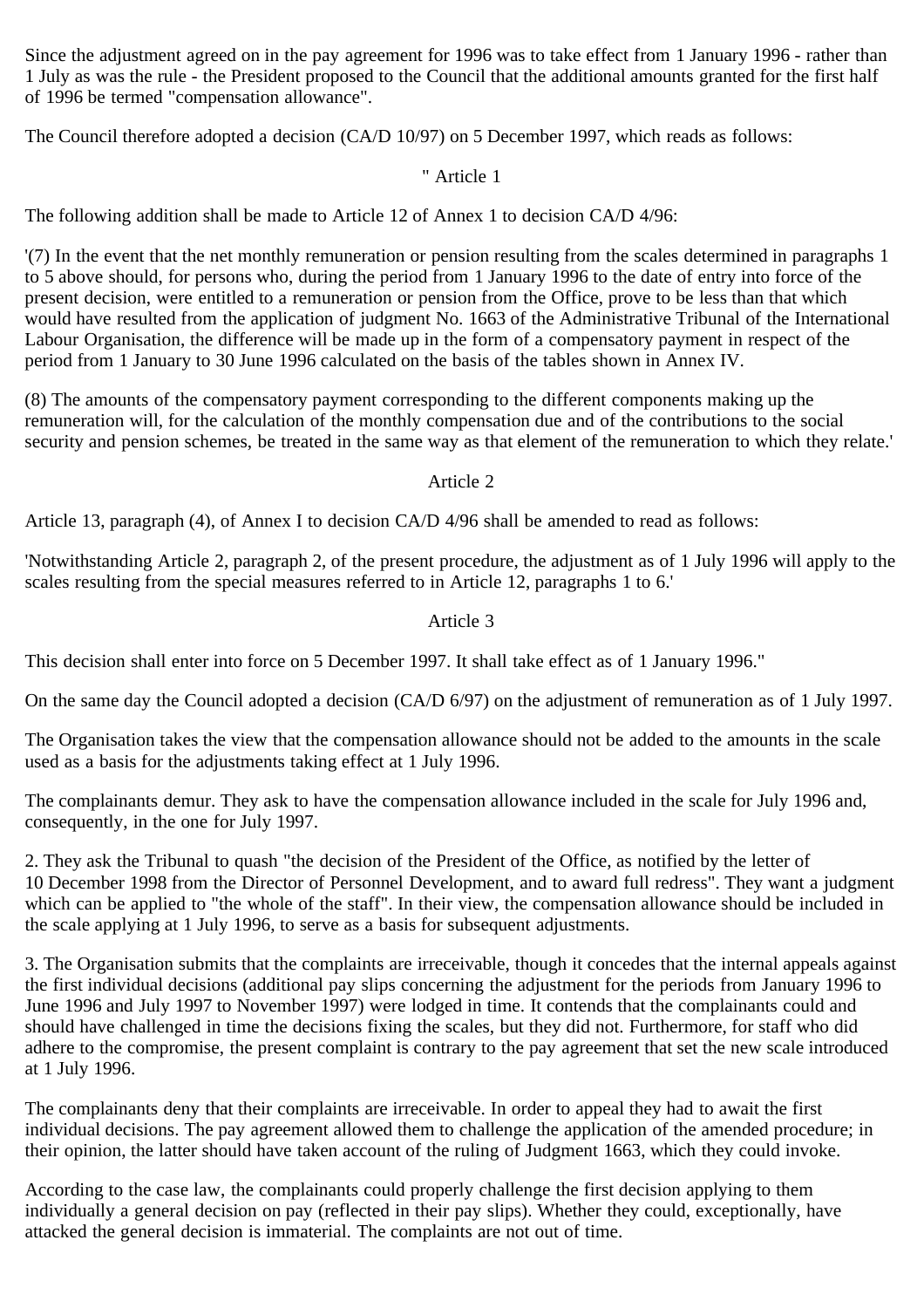The question of whether the complainants' arguments coincide with the terms of pay agreement - as it should now be understood - will be examined to the extent necessary in the discussion on the merits.

4. Consistent precedent holds that, since judgments carry the authority of *res judicata* only for the parties to a dispute (see Judgment 1935, *in re* Fabiani No. 4), complainants may not put forward claims for the whole staff, but only for themselves. The complaints are irreceivable insofar as they address the position of persons who are not parties to this suit.

5. Since the present case largely concerns the effects of Judgment 1663, it is worthwhile recalling the latter's salient points. For the period in question - from 1 July 1992 to 30 June 1994 - the Office took individual decisions applying a general decision on pay adjustment, which were inconsistent with the adjustment procedure it adopted in 1988 and which it was bound to apply for as long as it remained in force. Judgment 1663 (under 12) refers expressly to - and confirms - earlier precedents including Judgments 1419 ( *in re* Meylan and others) and 1420 ( *in re* Dekker and von der Lühe). According to those precedents, an organisation may change its methodology provided that it abides by general principles of law (see also Judgments 1912, *in re* Berthet No. 2 and others, under 13, 1913, *in re* Dauvergne and others, under 11, and the others cited therein).

It is therefore necessary to determine whether the Office properly amended its rules of "procedure", to use its own terminology, and whether it complied with general principles of law.

(a) It is common ground that, formally, the amendment to the procedure was decided by the competent body - the Administrative Council (Article 33(2)(b) of the European Patent Convention and Article 64 of the Service Regulations) and was applied from 1 July 1996, a date consistent with the previous procedure adopted in 1988.

(b) An organisation's decisions about pay are within its discretionary authority. The Tribunal will review them only if they show an error of fact or of law, overlook essential facts, show abuse of authority or draw clearly mistaken conclusions from the evidence.

The complainants put forward a number of arguments in support of their contention that the decision not to include the compensation payment was unlawful.

(c) In their submission, the procedure has not changed, so the 1988 procedure, which provides for continuity of adjustment on the basis of a scale that includes the previous remuneration, still applies.

That reasoning overlooks the amendments made to the procedure in 1996 and 1997, which provided for new basic scales and not an adjustment vis-à-vis the former situation. This is borne out by both the text of these decisions and their stated aim - "realignment" by comparison with remuneration in the European Union and Coordinated Organizations.

The plea fails.

(d) The complainants assert a right to continuity of adjustment.

The plea has no basis in law as the rules do not bar a change of method. Besides, staff have no perpetual right to a pay rise proportional to cost of living increases or the evolution of pay levels in a comparable sector (see Judgment 1912, under 19).

Of course, the Organisation may not impair acquired rights of its employees or take arbitrary decisions to their detriment. But it did neither: the amended scales were the subject of an agreement between the Office and its staff, to which the vast majority of officials subscribed; and the Administrative Council can not be taxed with abuse of authority for taking a policy decision to bring EPO remuneration into line with that of the European Union and the Coordinated Organizations.

(e) Here, as in the case in which staff who signed the individual declaration seek to benefit fully from the effects of Judgment 1663, the complainants cite the letter of 7 November 1995 whereby the former President told a staff representative, through the intermediary of the Director of Staff Development, that if the Tribunal found for the officials in question, the benefits of the judgment would be extended to all staff. However, for the reasons stated in Judgment 1980 ( *in re* Cervantes No. 6 and others) also delivered this day, that promise was made in a different